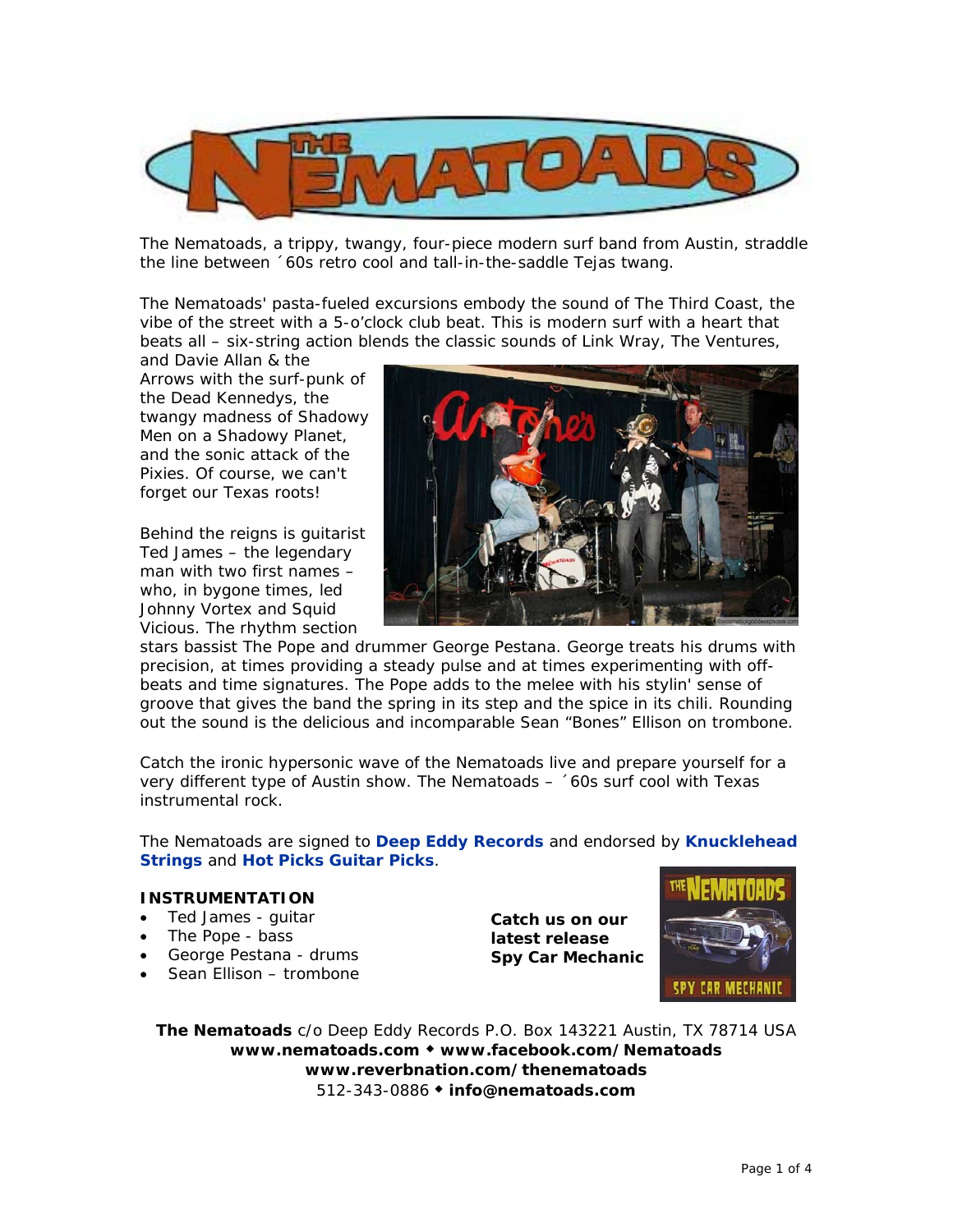# **INFLUENCES**

Shadowy Men on a Shadowy Planet, the Ventures, Ennio Morricone, Dick Dale, The Dead Kennedys, Link Wray, Davie Allan & the Arrows, The Sadies, The B-52s, John Barry, Agent Orange, and many more.

# **PRESS**

*"Spy Car Mechanic* is a superb release! The Nematoads have really outdone themselves with this set. Exceptional arranging and playing, with many original ideas and plenty of genre bending and blending. It's surf with serious rock credentials, psychedelic edges, and drama... lots of drama. I love this disc!" Phil Dirt, ReverbCentral.Com

"**Spy Car Mechanic** is a relatively recent effort from Texas based hipsters the Nematoads" and it's a real winner. The sound is a quirky fusion of sci-fi tinged cowpunk and traditional surfabilly. Sort of a Link Wray meets Dick Dale by way of the Cramps. But surf rock traditionalists need not feel left out by the punk influence. The band rockets into a full tilt cover of "Misirlou" mid-way through the CD that is just top notch. Still, these boys like to keep it gonzo. With song titles like "Jet Jaguar" and "No, Mr. Bond I expect you to Surf" one can almost picture this being the long lost sound track to a Godzilla/007 crossover film." Drew Edwards, Psycho.Rockabilly Online

"So much more than your average six string surf album, the Nematoads' *Spy Car Mechanic* is surf with ample trumpet, 60's spy flick kitsch, and punk influence. I got this disc a while ago and wanted to hold it until the weather warmed up so I could really get the feel for it. People usually complain that spy/surf is too gimmicky, but the Toads do an awesome job of filtering out the filler and mixing in just enough DK/crust influence to keep it interesting. For me it was the screaming trumpet that made this album so much fun. With the same power as a lead vocalist it really stands out and sets these songs apart from the herd." Patricia Valery, evilneedles.com

"Ted James, head honcho at Deep Eddy Records, has been in a variety of bands over the years. They've all been good, but I'd say The Nematoads is his best yet. **Five Guns West features** 15 great instros that mix Texas twang with spaghetti-western and Spanish flourishes. They also blend traditional sounds with modern ones, with songs that start off familiar, but then go in a direction completely unexpected. The mix of guitars, bass and drums is augmented by horns and other instruments." Sean Berry, Continental Magazine

"I was won over about thirty seconds into opening track, Rex Dart: Eskimo Spy, when the walking bass intro ends and that trumpet riff kicks in. Fabulous. Most of what follows is equally thrilling stuff; some favourites amongst the originals being Johnny Turbo: Spy Car Mechanic, Squid Racer, Death Garage and album closer Rancho Cucamonga."

Jon Deadman, Hangnine

"I have a long standing love affair with surf guitar. I grew up in a house full of flamenco and Latin guitarists and all three styles are built on similar attributes. I recently found Deep Eddy records - the warm, uncrowded beach with the perfect wave breaks of the record industry - and they were kind enough to send me some tunes. While everything I heard was killer, The Nematoads' **Five Guns West** was exactly what I was looking for. What makes this fifteen track disc so stellar is that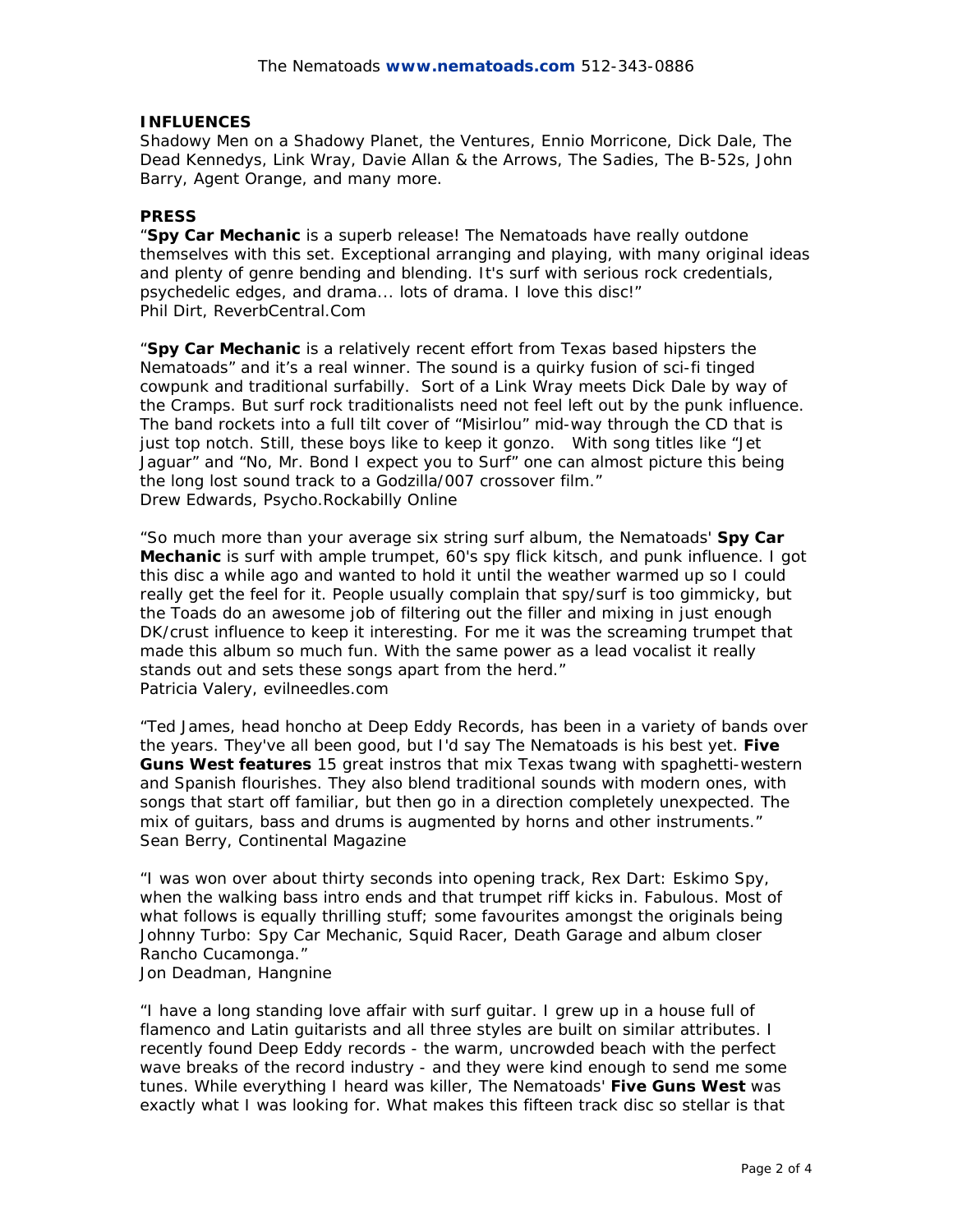the band makes excellent use of Latin influence (including an awesome nod to Malaguena) with restrained tempos and incendiary trumpets. Too many modern surf bands go ape shit with absurd horror references, psychobilly, and theatrics. The Nematoads' Five Guns West relies on musicianship and sensible enginuity for effect. It's authentic and could have been recorded in the 60's." Patricia Valery, evilneedles.com

"Ya'll are stellar LIVE....great set last night....enjoyed every tune. Y'all's arrangements, execution and individual/group interplay and musicianship are topshelf with true authentic originality. (Absolutely love the Dos Diablos tune....what a pleasure to hear ya'll live....tasty, tasty, tasty."

Leon "Psychodaddy" Oehlers, drummer, The Trash Rockets

"Open desert trumpet laden spaghetti western twang - excellent! Excellent trumpet helps convey everything that spaghetti westerns are about - open desert, struggle, drama, a dusty breeze under the hot sun. Great writing and arranging, kind of reminds me of the the Cadillac Hitmen, which is intended as a compliment. I hope these guys stick around and produce another album. Highly recommended."

Rich Zanteson, fan

# **RADIO PLAY**

- KOOP-FM, Austin, TX
- KAOS-FM, Austin, TX
- KSYM-FM, San Antonio, TX
- KFJC-FM, Los Altos Hills, CA
- KCR, San Diego, CA
- DEVLAR SURF SESSIONS, Live365.com
- WPGU-FM, Champaign-Urbana, IL
- WCNI-FM, New London, CT
- WOBC-FM, Oberlin, OH
- Many podcasts throughout the U.S.

### **LIVE SHOWS**

The Nematoads have played over 200 shows all over Austin as well as in other Texas locales such as Bastrop, Giddings, Kerrville, Manor, Pflugerville, Round Rock, San Antonio, Temple, and Victoria. Also, in May 2007, the Nematoads flew to New York to play a handful of shows in celebration of the release of their first album Five Guns West.

In addition to playing in clubs and live music venues, the Nematoads occasionally provide bumper music for a variety of local stand-up comedians.

The Nematoads have been featured at many live music showcases during South By South West, performed at various festivals throughout Texas, and have taken part in many charity events.

Venue information available upon request.